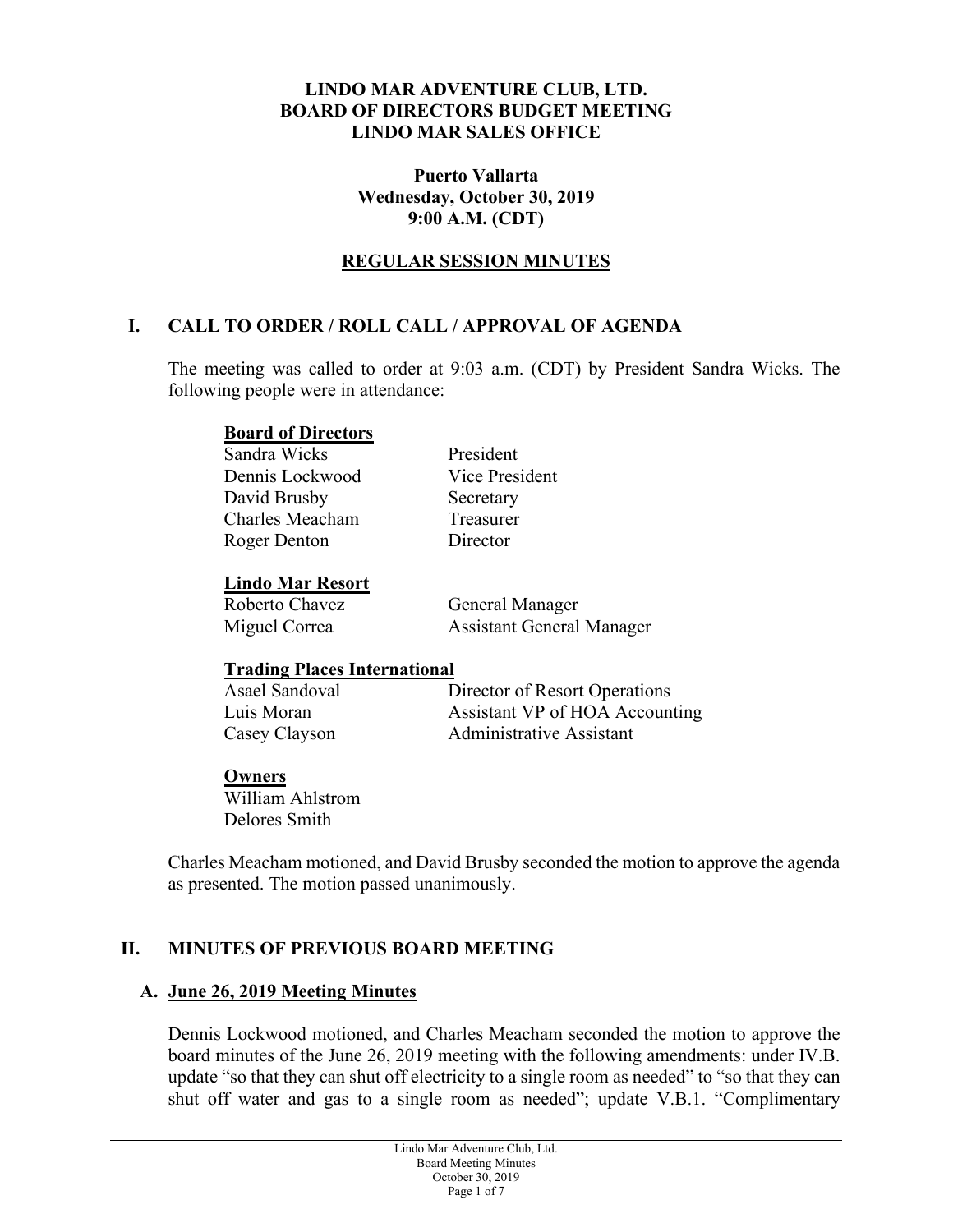Purchases" to "Room Enhancements"; and update the text under V.B.1. from "seconded the motion to approve the purchase of complementary items" to "seconded the motion to approve the purchase of room enhancements (lamps, appliances, furniture, etc.). The motion passed unanimously.

## **III. EXECUTIVE SESSION**

At 9:12 a.m. (CDT), the board recessed regular session and entered executive session to approve the previous executive meeting minutes and to discuss legal matters.

The board exited executive session at 10:39 a.m. (CDT) and reconvened regular session at 10:55 a.m. (CDT).

## **IV. REPORTS**

### **A. Financial**

### **1. Monthly Financial Review**

Luis Moran presented the financial statements for the resort as of August 31, 2019. He reported that for the eight-month period ended August 31, 2019, the Association was operating with a surplus in the amount of \$206,325 and a favorable variance to the budget in the amount of \$164,369.

Dennis Lockwood motioned, and Charles Meacham seconded the motion to accept the financial statements as of August 31, 2019 for filing. The motion carried unanimously.

### **2. Delinquencies**

The delinquency rate as of August 2019 was 6.03% which was a 1.09% increase over the same month last year.

### **3. 2020 Budget Review and Approval**

Luis Moran presented two proposed 2020 budgets to the board using an exchange rate of 19.00. The first budget reflected no increase to the maintenance fees and the second budget reflected a 3% to the fees. With no Maintenance Fees increase and lower budgets for Rental Income and Sales Income, the total budgeted revenue decreased \$85,128 compared to the projected 2019 results. Restaurant revenue for 2020 was budgeted at the same level in Pesos as 2019; however, due to the difference in exchange rates between the two years, the US Dollar budget reflects a 5% increase. Mr. Moran explained that considering the factors mentioned above, the contribution to the Replacement Fund for 2020 was \$187,107 which is a decrease of \$60,462 from 2019.

Trading Places recommended increasing maintenance fees by 3% to increase the contribution to the Replacement Fund.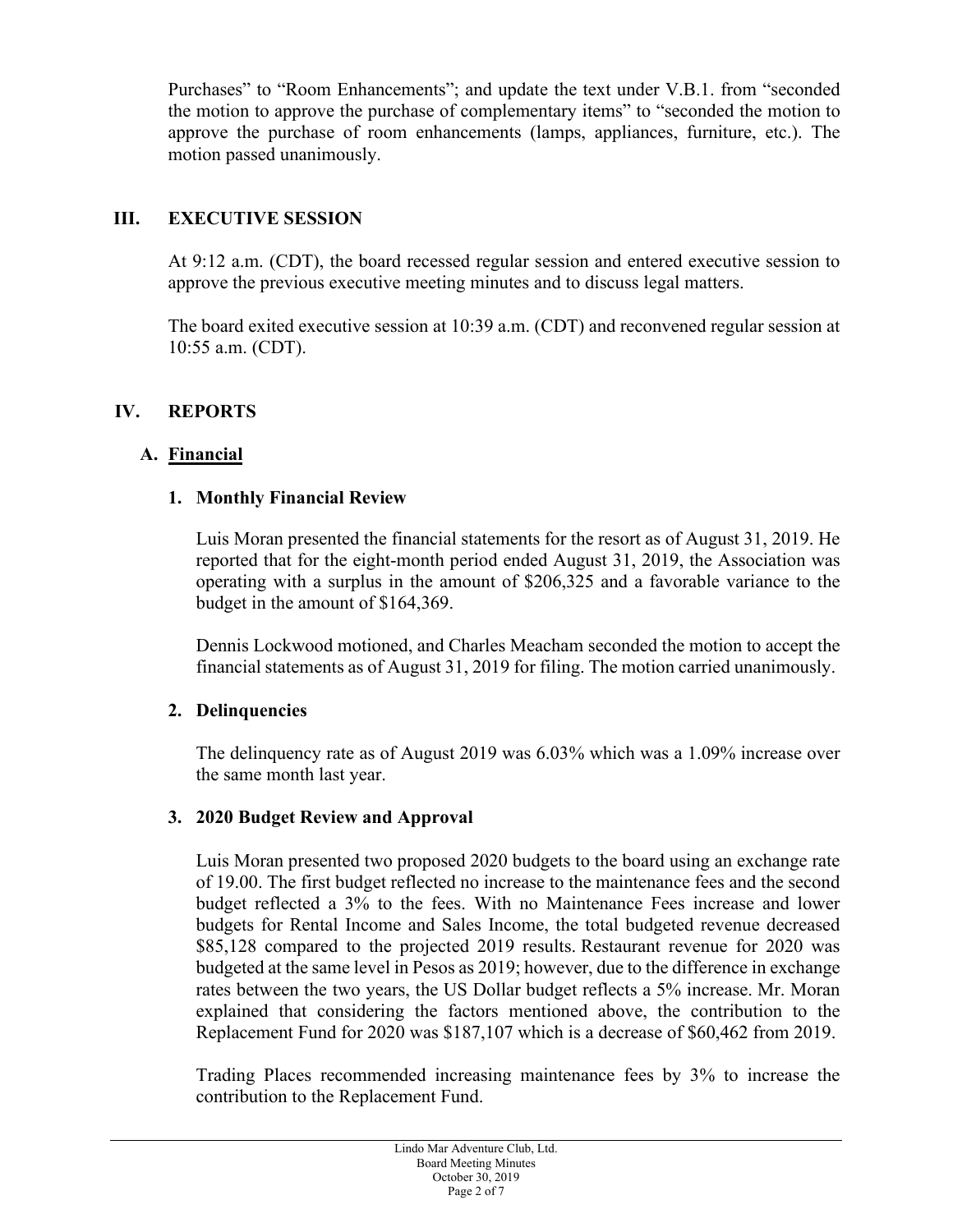Charles Meacham motioned, and David Brusby seconded the motion to accept the proposed 2020 budget with no increase to maintenance fees. The motion passed unanimously.

## **4. 2019 Audit Engagement Letter**

Dennis Lockwood motioned, and Roger Denton seconded the motion to engage the US financial review with Schonwit and Associates for the year 2019 in the amount of \$2,650. The motion passed unanimously.

## **B. Management**

Roberto Chavez provided the board with an update of outstanding projects at Lindo Mar. Mr. Chavez reported that all of the plug outlets that were not placed above the bedroom dresser in the phase 1 remodel, were moved during the 2019 demolition weeks. Mr. Chavez explained that significant work would have to be done with the sewage connections and pipes during the 1st floor remodel in 2020.

Dennis Lockwood motioned, and Charles Meacham seconded the motion, to install a second towel bar on the balcony for all phase 1 units. The motion passed unanimously.

The board reviewed and discussed several items that they would like addressed in the phase 1 and 2 units:

-onyx lights to be on a separate light switch -can lights over the televisions to be removed -fans in phase 2 units should be centered over the table -shower door in 607 keeps sliding open and needs to be addressed -cabinet door under kitchen sink in unit 703 springs open and the handle slams in the glass oven, the spring needs to be replaced -stoves in all units should be anchored -water leak repair and patch should be painted over in unit 607

The board directed onsite management to update the small welcome pamphlets and include a notice in the in-room directory that lists all of the items available on loan from the front desk (Action Item).

Mr. Chavez provided the board with a brief update on the restaurant. He explained that complaints have been received from members and guests about being unable to identify their waiter, because there are several people bringing food and taking orders. Mr. Chavez explained he along with the restaurant committee were working on creating a solution to solve the problem that would be fair to the waiters.

Roberto Chavez proudly reported that Lindo Mar has won the TripAdvisor Certificate of Excellence Award for the fifth year in a row. At the 2019 National Managers Conference, Roberto Chavez explained that he took several courses and learned about new rules and regulations regarding a variety of items.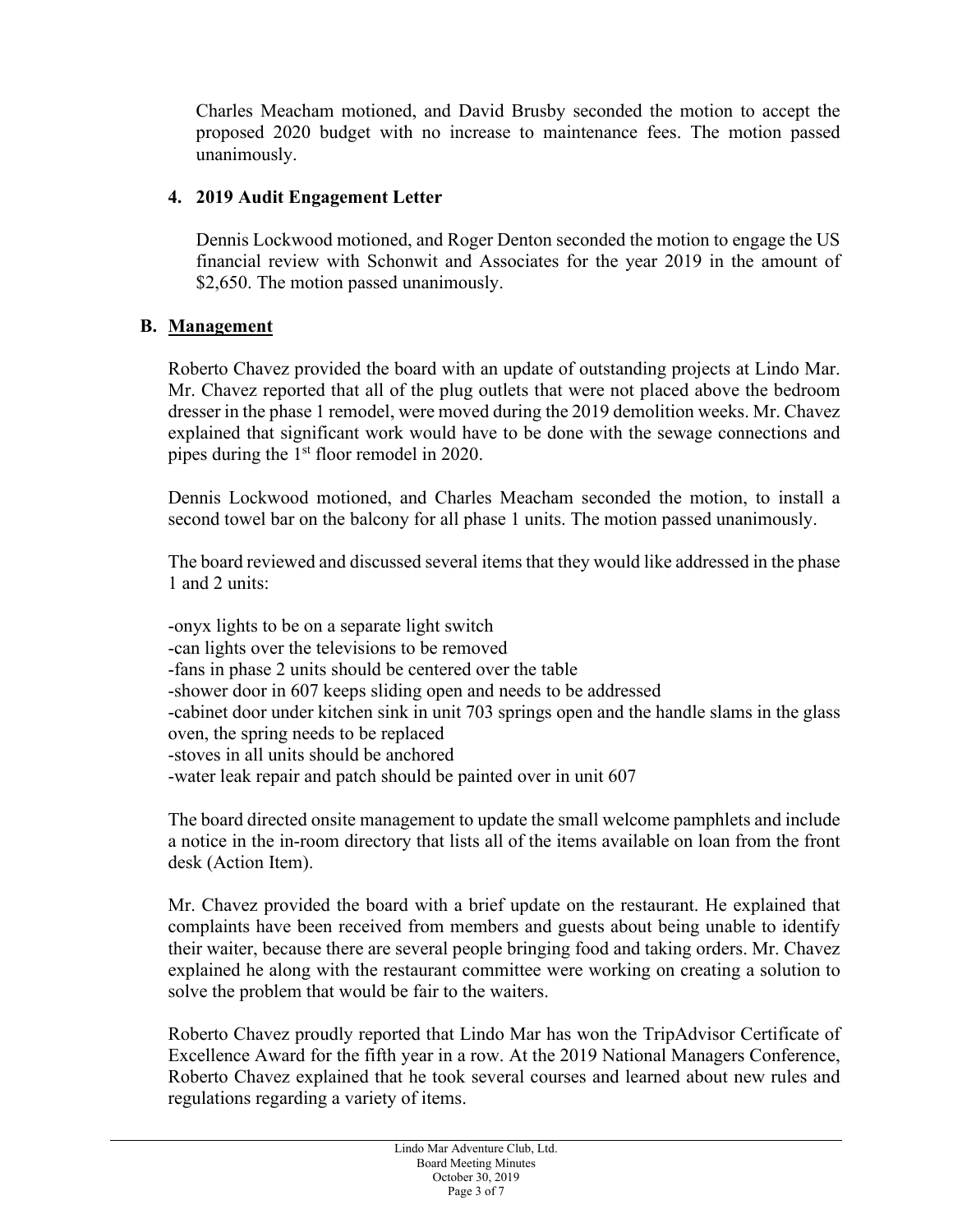## **1. Javier Quezada**

Roberto Chavez reported that year-to-date, Javier Quezada has conducted sales in the amount of \$144,500.

## **C. Comment Card Review (RCI, II, TPI & TripAdvisor)**

The board reviewed and discussed the RCI, II, TPI, and TripAdvisor comments.

Roger Denton reported that La Playita restaurant only received two Yelp reviews all summer.

### **D. Occupancy**

The board reviewed and discussed the occupancy report.

The board recessed for lunch at 12:51 p.m. (CDT) and reconvened at 2:04 p.m. (CDT).

### **E. Rental Report**

Asael Sandoval reviewed the rental report with the board. He reported that year-to-date there was a 29% decline in the amount of room rentals year-over-year, along with a 14.9% decrease in the average nightly rental rate. Mr. Sandoval reported that the decrease in both rental nights and the average rental rate can be contributed to the fact that there is no high season inventory to rent.

The board directed management to provide them with a summary of rental and sales income for the last five years (Action Item).

The board directed management to provide them with a proposal on how to best rent and sell summer weeks.

### **V. UNFINISHED BUSINESS**

### **A. Federal Zone Update**

Roberto Chavez reported that he was still awaiting information from the government.

### **B. Refurbishing Project 2019 -2020**

The board reviewed and discussed the 2019 and the 2020 refurbishment project.

### **1. Room Enhancements**

Roberto Chavez reported on the final costs for the room enhancements.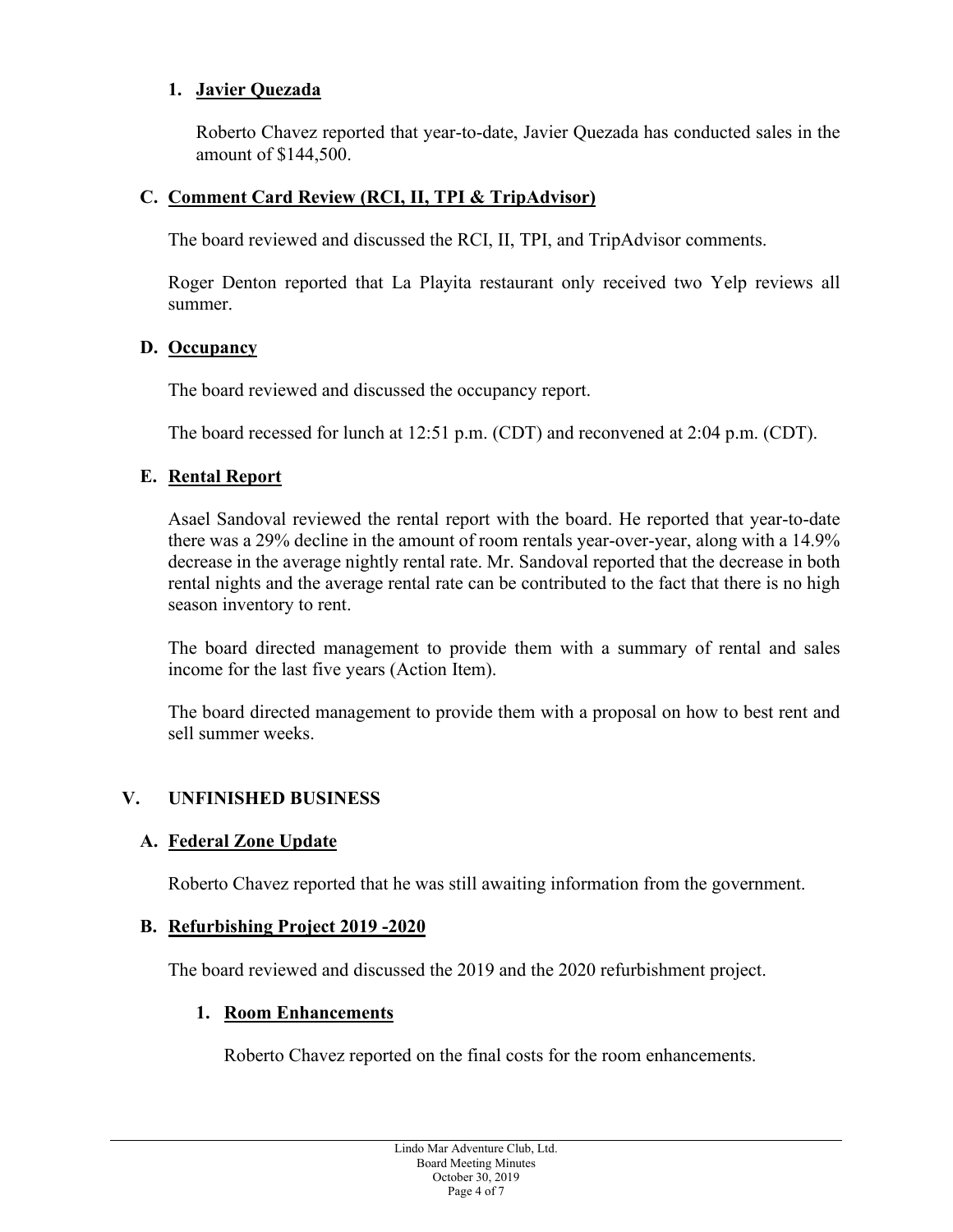## **C. New Bar Design Remodeling Program**

Roberto Chavez presented the board with several bar remodeling proposals.

## **D. Restaurant Agreement**

On behalf of the Restaurant Committee, Roger Denton reported on the potential 10-year agreement.

David Brusby motioned, and Charles Meacham seconded the motion to authorize Roberto Chavez and Asael Sandoval to continue negotiations with the restaurant owner and to accept a contract that does not cost the Association more than the currently proposed contract for \$5,5000 USD monthly for the first five years and \$6,000 USD monthly for the last five years. The motion passed unanimously.

## **VI. NEW BUSINESS**

## **A. Spa Expansion**

There was no discussion.

## **B. Week 53**

The board agreed to continue with the current week 53 reservation procedures.

### **C. 2020 Maintenance Fee Mailer**

Dennis Lockwood motioned, and Roger Denton seconded the motion to accept the ABC policy as proposed. The motion passed unanimously.

The board directed management to insert the following statement in the maintenance fee cover letter: Due to favorable factors, we have been able to maintain our maintenance fees at their current rate for 5 years, but it is possible that in 2021 an increase may be necessary. (Action Item)

### **D. Approval of 2020 Meeting Dates**

David Brusby motioned, and Charles Meacham seconded the motion to approve the 2020 meeting dates as follows:

Tuesday, February 18, 2020 Board Meeting Wednesday, June 24, 2020 Board Meeting Tuesday, October 27, 2020 Budget Meeting Wednesday, October 28, 2020 Board Meeting

The motion passed unanimously.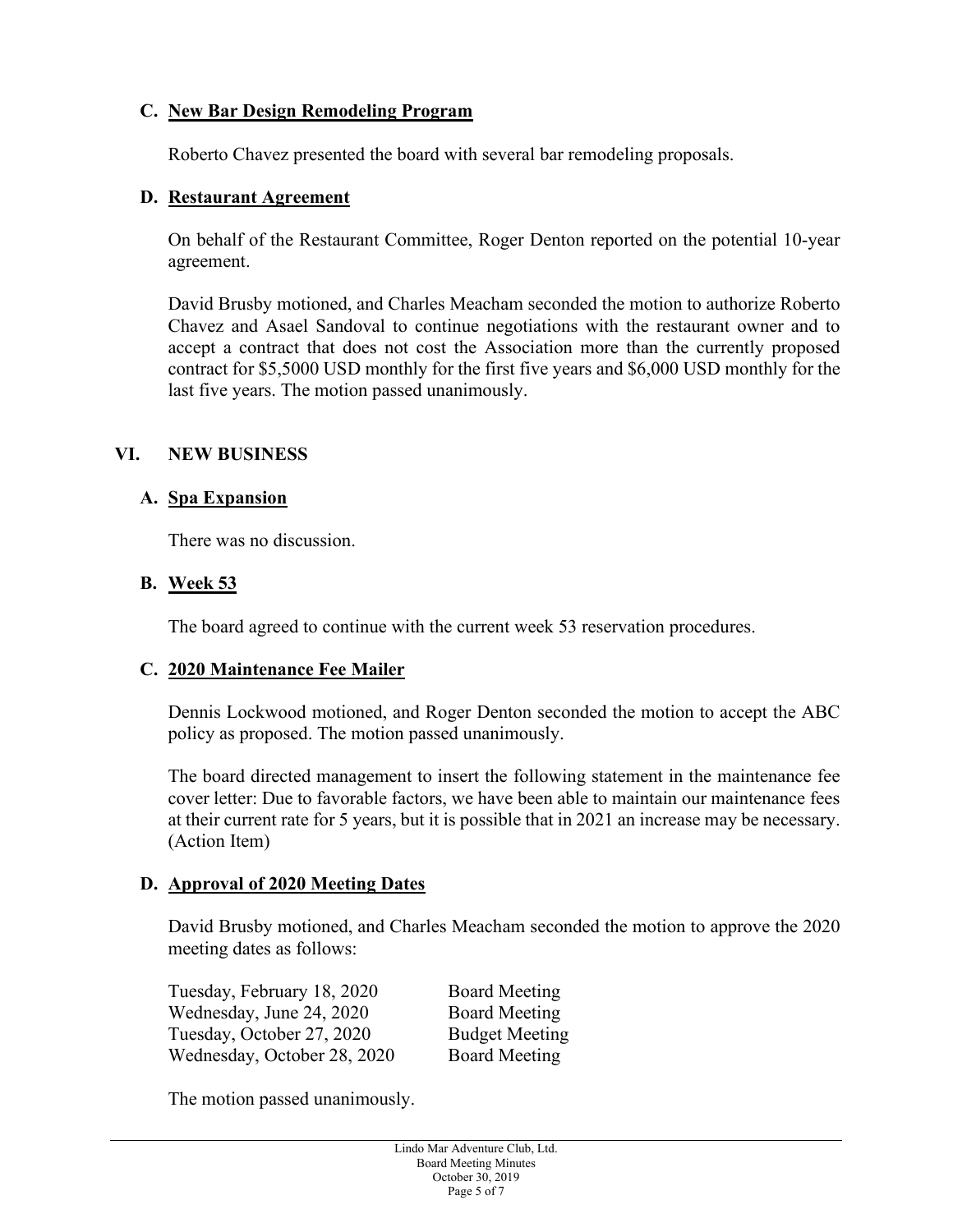## **E. 2019 Nominations**

Dave Brusby motioned, and Dennis Lockwood seconded the motion to approve allowing candidates to submit a photo along with their nomination form. The motion passed unanimously.

David Brusby motioned, and Dennis Lockwood seconded the motion to have all current board members have their photo taken and have the photos posted in lobby or the first floor so that members can easily identify their board members. The motion passed unanimously.

## **VII. OTHER BUSINESS**

### **A. Owner Correspondence**

The board reviewed the owner correspondence with no comment.

### **B. Review of Previous Action Items**

The board reviewed and discussed the action items list. Mr. Sandoval reported that the pool decking project was still pending and Roberto Chavez presented the board with several possible tile options. The board agreed that the darker Cantera tile would be the best choice for the project.

The board requested for management to provide them with recommendations and cost proposals for replacing the jacuzzi equipment (Action Item).

The board reviewed several choices of lounge chairs and fabric design. The board chose a style and design for a sample to be delivered to the resort.

Roberto Chavez presented the board with a chart listing the cost it would take to comply with each of AXA's (insurance company) recommendations.

Dennis Lockwood motioned, and Charles Meacham seconded the motion to approve using \$17,000 USD in Reserve Funds to make all necessary updates to comply with the insurance company's recommendations. The motion passed unanimously.

### **VIII. ADJOURNMENT**

Sandra Wicks thanked everyone for their hard work. The meeting recessed at 4:12 p.m. (PDT).